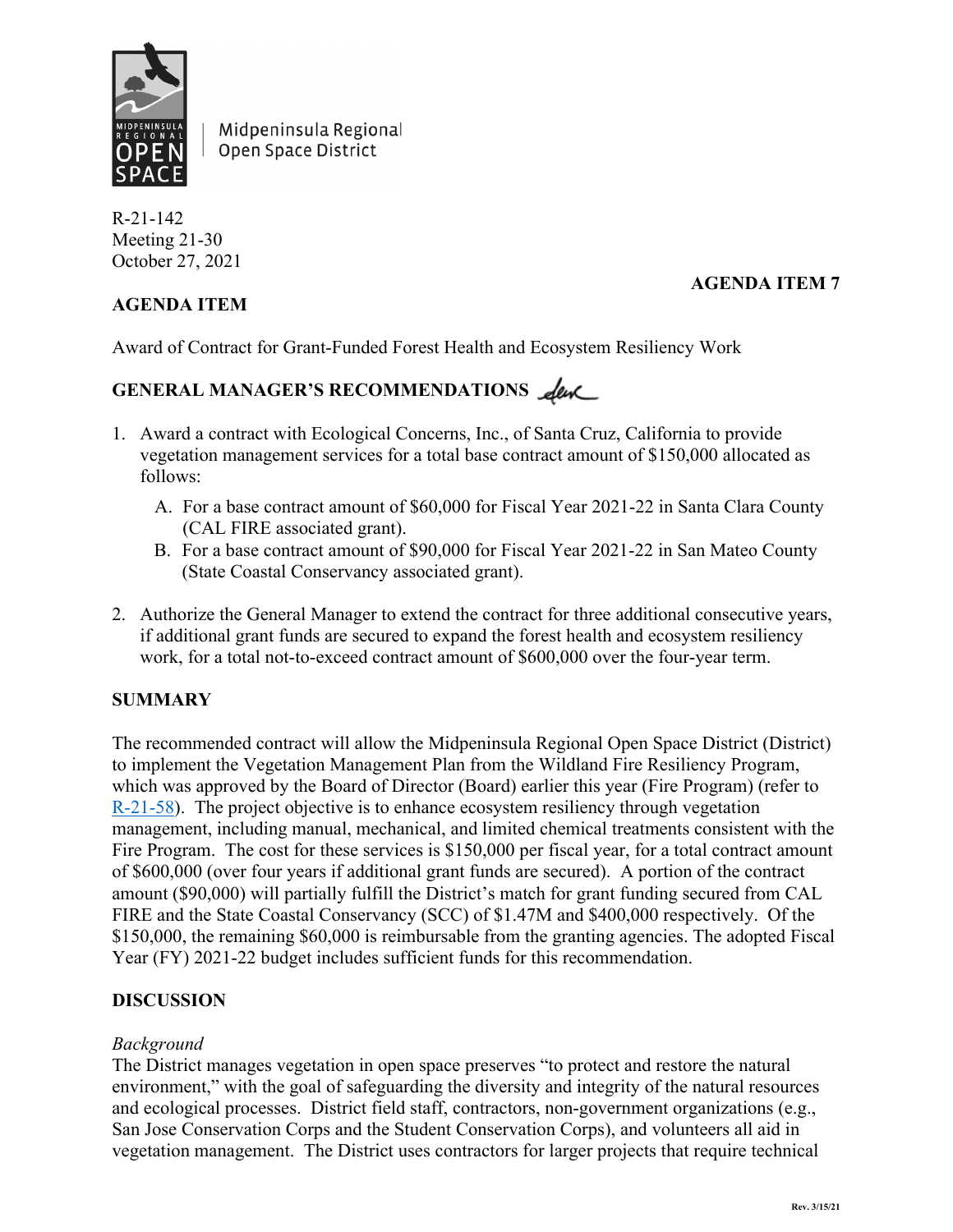specialization. District staff oversee the work of contractors, which includes biological monitoring when contractors are working near sensitive areas such as ponds with rare aquatic species. The District uses both integrated pest management and ecologically sensitive vegetation management practices (See Attachment 1) when managing land under its jurisdiction.

Fuel Reduction Areas (FRA) are one of the two main types of vegetation management described in the Fire Program. FRAs are prescribed to enhance ecosystem resiliency to fire (and other disturbances) where fuels are manually or mechanically removed at a reduced scale compared to fuelbreaks. These areas are typically implemented to achieve a combination of habitat enhancement and wildland fire risk reduction. FRAs can be areas of managed vegetation adjacent to fuelbreaks and can also occur in areas where fuel loading is particularly problematic, such as areas affected by forest disease (e.g., Sudden Oak Death). Ladders and surface fuels are greatly reduced in FRAs, and overstory and understory vegetation is spatially separated so that a ground fire will not, under normal fire conditions, burn too hot and/or climb into the canopy and turn into a crown fire. Examples of where FRAs could be implemented include in oak woodlands adjacent to a non-shaded fuelbreak where understory fuels are removed and over-topping conifers, such as Douglas fir, are removed, or in grasslands where shrubs are removed. The majority of the proposed work will implement FRA treatment recommendations.

#### *Grant Funding*

CAL FIRE selected the Santa Clara County FireSafe Council's (FireSafe) Los Gatos Creek Watershed Collaborative Forest Health Grant for a grant award in August 2021; approximately \$1.46M of this CAL FIRE grant will be used to treat 353.5 acres of District lands. The District worked with the Wildlife Conservation Board (WCB), and in coordination with FireSafe, to develop additional restoration activities for forest health in the Los Gatos Creek Watershed Collaborative. WCB will consider the approval of a \$1.5M grant on November 18, 2021, to fund forest health and restoration activities in high priority areas of Bear Creek Redwoods, Long Ridge, Saratoga Gap, and Sierra Azul Open Space Preserves.

During the grant solicitation period, the SCC prioritized "shovel-ready" work to reduce fire risk. On June 7, 2021, the SCC selected District to treat approximately 115 acres of high priority areas within 11 District preserves by September 2022 with a grant award of \$400,000 for forest health and wildland fire prevention activities.

These two grants (one directly to the District and one awarded to a partner for a collaborative project that will fund treatment on District lands), will support implementation of the Fire Program and offset the costs of the related forest health and ecosystem resiliency activities that would be completed under the recommended contract. These include the following:

| Location |                                                         | Target Species <sup>1</sup>                     | <b>Typical Methods<sup>2</sup></b>                                                                               |  |  |  |
|----------|---------------------------------------------------------|-------------------------------------------------|------------------------------------------------------------------------------------------------------------------|--|--|--|
|          | Irish Ridge, Purisima<br><b>Creek Redwoods Preserve</b> | Blackwood Acacia; jubata grass;<br>French broom | Chainsaw; Pole-saw; cut and<br>cover; green flaming; manual;<br>pesticide (cut-stump); pesticide<br>(spot spray) |  |  |  |

#### **Table 1: Contract Location Descriptions for this Fiscal Year**

<span id="page-1-0"></span><sup>&</sup>lt;sup>1</sup> Treatment of native local species to the Santa Cruz Mountain is limited to species whose diameter at breast height (DBH) is 8 inches or less.

<span id="page-1-1"></span> $2$  Use of pesticides is limited to only invasive species that have the ability to re-sprout after manual or mechanical treatment.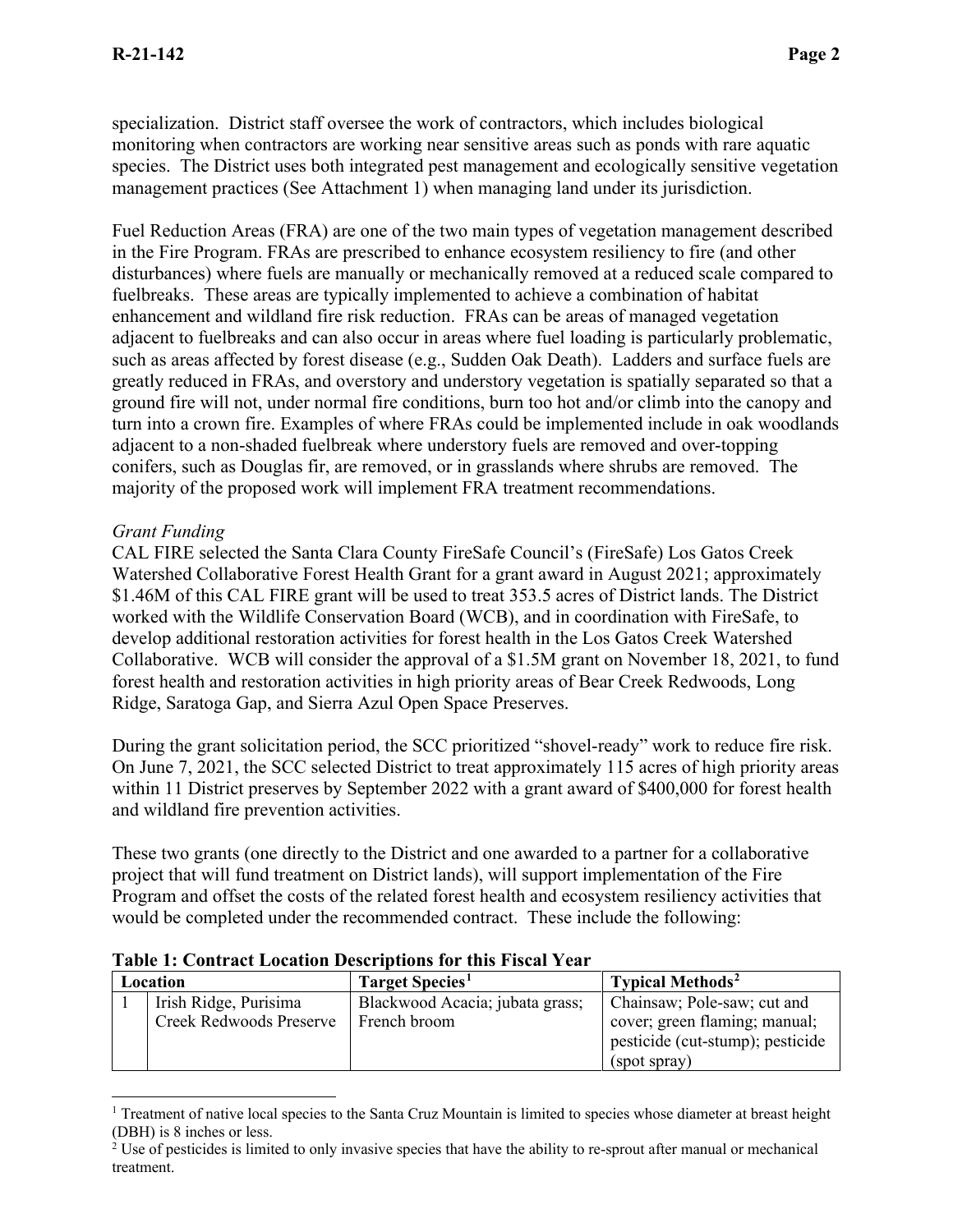| Location       |                                                                     | Target Species <sup>1</sup>                                                                                | <b>Typical Methods<sup>2</sup></b>                                               |  |  |
|----------------|---------------------------------------------------------------------|------------------------------------------------------------------------------------------------------------|----------------------------------------------------------------------------------|--|--|
| 2              | Upper La Honda; La<br>Honda Creek Preserve                          | Slender false brome; coastal<br>redwood; Douglas fir; periwinkle;<br>tanoak Pacific madrone; bay<br>laurel | Chainsaw; Pole-saw; cut and<br>cover; manual; pesticide (spot<br>spray); chipper |  |  |
| 3              | Schilling Lake Trail;<br><b>Thornewood Preserve</b>                 | Coyote brush; silver wattle;<br>French broom; Douglas fir; St.<br>John's wort; chamise; eggleaf<br>spurge  | Chainsaw; Pole-saw; manual;<br>pesticide (cut-stump); pesticide<br>(spot spray)  |  |  |
| $\overline{4}$ | Skeggs Point and Bear<br>Gulch Road; El Corte de<br>Madera Preserve | Coastal redwoods; Pacific<br>Madrone; Douglas fir; bay laurel;<br>cotoneaster                              | Chainsaw; Pole-saw; manual;<br>chipper                                           |  |  |
| 5              | Alma College; Bear Creek<br>Redwoods Preserve                       | Coastal redwood; Douglas fir;<br>French broom; English ivy;<br>periwinkle                                  | Chainsaw; Pole-saw; manual;<br>chipper; pesticide (spot spray)                   |  |  |

#### *Contractor Selection*

Vegetation management in natural areas (including areas open to the general public) requires distinct knowledge, skills, and abilities. In addition to the legally-required licenses, the District requires firms to have the following experience:

- Worked under an independent biological monitor in sensitive or special status species habitat;
- Performed vegetation management in a natural environment;
- Interacted with the public during IPM activities to keep people safe and informed;
- Proficiency in identifying native, non-native, and invasive plant species of the Santa Cruz Mountains; and
- Applied and supervised the safe use of pesticides.

The District issued a Request for Bids (RFB) on September 8, 2021 and advertised in local newspapers and on the District website. Four (4) firms attended the mandatory pre-bid conference on September 22, 2021. Three (3) firms attended an optional field visit on September 23, 2021. Staff issued an addendum on September 27, 2021, clarifying questions on the RFB. Bids were due on October 4, 2021. The results are as follows:

| <b>Bidder</b> |                           | <b>Annual Base</b><br>Location<br><b>Bid</b> |              | <b>Percent of Cost</b><br><b>Estimate of \$150,000</b> |  |
|---------------|---------------------------|----------------------------------------------|--------------|--------------------------------------------------------|--|
|               | Ecological Concerns, Inc. | Santa Cruz, CA                               | \$131,542.20 | $-12.3\%$                                              |  |
|               | Hanford ARC               | Petaluma, CA                                 | \$245,779.00 | $+63.9\%$                                              |  |

District staff deemed Ecological Concerns, Inc., the lowest responsible and responsive bidder. The duration of the contract would be for a one-year term at the base bid of \$150,000 with an option to extend the contract annually up to a total of four years if additional grant funds are secured, for a total not-to-exceed amount of \$600,000.

At this same October 27, 2021 meeting, the Board is also considering an award of contract for Bear Creek Redwoods Cultural Resources Surveys (R-21-144). The General Manager's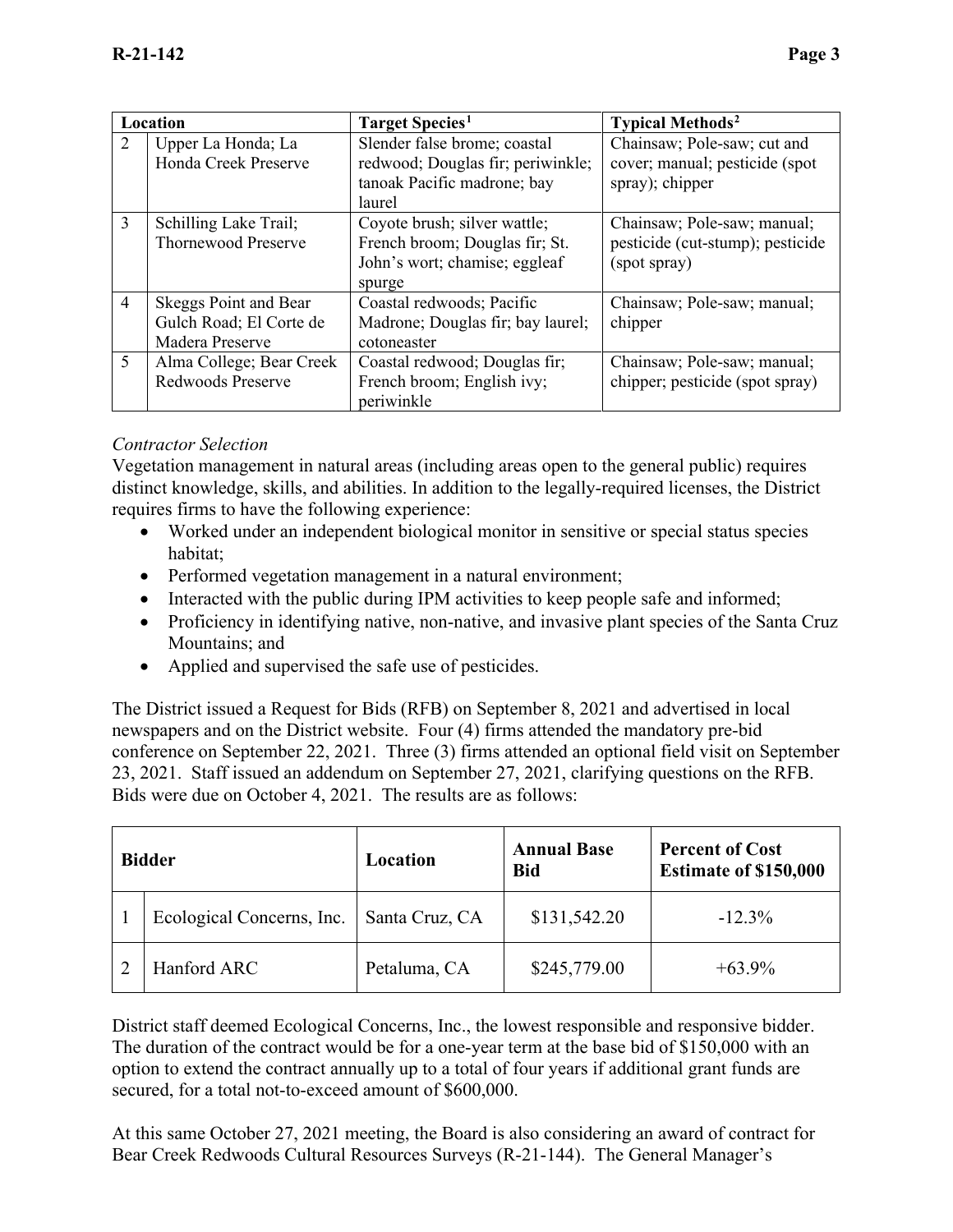Recommendation 1-A is contingent upon the authorization of that contract; if the cultural resource surveys are not authorized, then the work within Santa Clara County will be deferred.

#### **FISCAL IMPACT**

The FY22 adopted budget includes \$250,000 for the 61023 - Los Gatos Creek Watershed - Wildland Fire Resiliency project (Santa Clara County work). At the October 27, 2021 meeting, the Board is also considering an award of contract for Bear Creek Redwoods Cultural Resources Surveys in this project (R-21-144). There are sufficient funds in the project budget to cover both recommended action and expenditures.

| 61023 - Los Gatos Creek Watershed -<br><b>Wildland Fire Resiliency</b> | Prior<br>Year<br><b>Actuals</b> | <b>FY22</b><br>Adopted | <b>FY23</b><br>Projected | <b>FY24</b><br>Projected | <b>Estimated</b><br>Future<br>Years | <b>TOTAL</b>   |
|------------------------------------------------------------------------|---------------------------------|------------------------|--------------------------|--------------------------|-------------------------------------|----------------|
| District Funded (Fund 10):                                             | \$0                             | \$250,000              | \$250,000                | \$250,000                | \$250,000                           | \$1,000,000    |
| <b>Total Budget:</b>                                                   | \$0                             | \$250,000              | \$250,000                | \$250,000                | \$250,000                           | \$1,000,000    |
| Spent-to-Date (as of $10/12/21$ ):                                     | \$0                             | \$0                    | \$0                      | \$0                      | \$0                                 | \$0            |
| Encumbrances:                                                          | \$0                             | (\$14,860)             | \$0                      | \$0                      | \$0                                 | $(\$14,860)$   |
| Santa Clara County Ecological Concerns<br>Contract:                    | \$0                             | $($ \$60,000)          | \$0                      | \$0                      | \$0                                 | $($ \$60,000)  |
| Contingent 3-year extension:                                           | \$0                             | \$0                    | $($ \$60,000)            | $($ \$60,000)            | $($ \$60,000)                       | $($ \$180,000) |
| Rincon Consultants, Inc Contract:                                      | \$0                             | $(\$63,845)$           | \$0                      | \$0                      | \$0                                 | (S63, 845)     |
| Rincon Consultants, Inc. Contingency:                                  | \$0                             | (S9,577)               | $($ \$60,000)            | $($ \$60,000)            | $($ \$60,000)                       | (S189, 577)    |
| <b>Budget Remaining (Proposed):</b>                                    | \$0                             | \$101,718              | \$130,000                | \$130,000                | \$130,000                           | \$491,718      |

The FY22 budget includes sufficient funds for the 61028 - SCC Forest Health & Wildfire - Wildland Fire Resiliency project (San Mateo County work) in the 61017 - Fuel Reduction Implementation project. This will require a net-zero budget adjustment that will come to the Board on November 10, 2021, along with an adjustment to increase grant revenue for the newly awarded SCC grant. This separation of the grant work into its own project will allow for better grant tracking.

| 61028 - SCC Forest Health & Wildfire -<br><b>Wildland Fire Resiliency</b> | Prior<br>Year<br>Actuals | <b>FY22</b><br>Projected | <b>FY23</b><br>Projected | <b>FY24</b><br>Projected | <b>Estimated</b><br>Future<br>Years | <b>TOTAL</b> |
|---------------------------------------------------------------------------|--------------------------|--------------------------|--------------------------|--------------------------|-------------------------------------|--------------|
| District Funded (Fund 10):                                                | \$0                      | \$273,500                | \$90,000                 | \$90,000                 | \$90,000                            | \$543,500    |
| Grant Amount:                                                             | \$0                      | \$400,000                | \$0                      | \$0                      | \$0                                 | \$400,000    |
| <b>Total Budget:</b>                                                      | \$0                      | \$673,500                | \$90,000                 | \$90,000                 | \$90,000                            | \$943,500    |
| Spent-to-Date (as of $10/05/21$ ):                                        | \$0                      | \$0                      | \$0                      | \$0                      | \$0                                 | <b>SO</b>    |
| Encumbrances:                                                             | \$0                      | (\$19,962)               | \$0                      | \$0                      | \$0                                 | $(\$19,962)$ |
| Santa Mateo County Ecological Concerns<br>Contract:                       | \$0                      | $($ \$90,000)            | \$0                      | \$0                      | \$0                                 | (S90,000)    |
| Contingent 3-year extension:                                              | \$0                      | \$0                      | $($ \$90,000)            | (S90,000)                | $(\$90,000)$                        | (S270,000)   |
| <b>Budget Remaining (Proposed):</b>                                       | \$0                      | \$563,538                | \$0                      | \$0                      | \$0                                 | \$563,538    |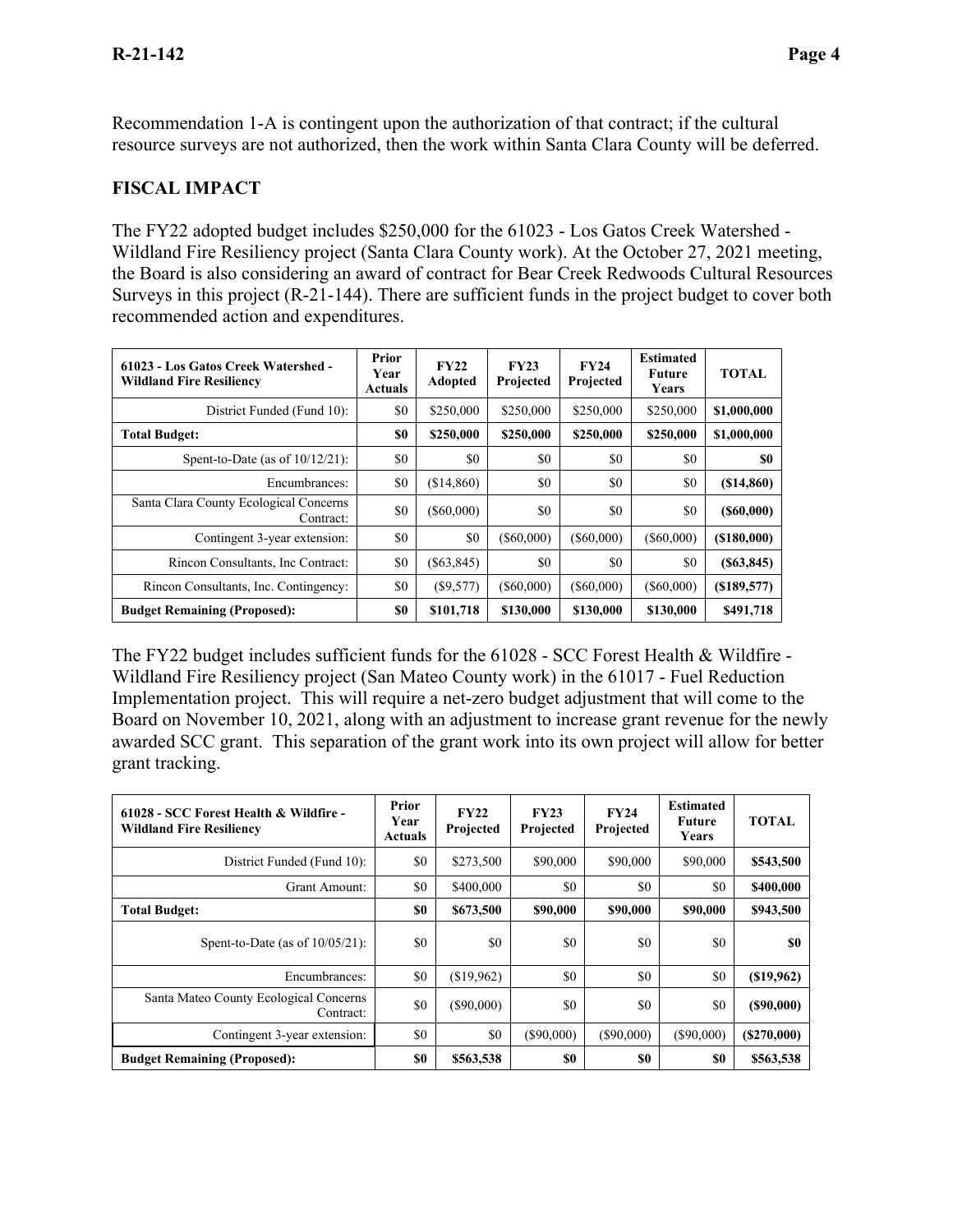## **BOARD AND COMMITTEE REVIEW**

On April 28, 2021, the Board approved the Bear Creek Redwoods Open Space Preserve Vegetation Treatment Project [\(R-21-56;](https://www.openspace.org/sites/default/files/20210428_ProjectSpecificAnalysisforBCR_R-21-56_0.pdf) [Minutes\)](https://www.openspace.org/sites/default/files/20210428_BOD_minutes_APPROVED.pdf)

The Board certified the Final Program Environmental Impact Report and approved the Wildland Fire Resiliency Program on May 12, 2021 [\(R-21-58,](https://www.openspace.org/sites/default/files/20210512_FEIRWildlandFireResiliencyProgram_R-21-58.pdf) [Minutes\)](https://www.openspace.org/sites/default/files/20210512_BOD_minutes_DRAFT.pdf).

On June 9, 2021, the Board authorized the General Manager to enter into an agreement with the Santa Clara County Firesafe Council to perform vegetation management activities using a grant from CAL FIRE [\(R-21-76,](https://www.openspace.org/sites/default/files/20210609_LosGatosCreekWatershedHealth_R-21-76_0.pdf) [Minutes\)](https://www.openspace.org/sites/default/files/20210609_BOD_minutes_DRAFT.pdf).

On June 23, 2021, the Board authorized the General Manager to enter into a grant funding agreement with the State Coastal Conservancy [\(R-21-84,](https://www.openspace.org/sites/default/files/20210623_CoastalConservancyGrant_R-21-84.pdf) [Minutes\)](https://www.openspace.org/sites/default/files/20210623_BOD_minutes_APPROVED.pdf).

#### **PUBLIC NOTICE**

Public notice was provided as required by the Brown Act. Public notice was sent to interested parties and tenants by postal or electronic mail.

# **CEQA COMPLIANCE**

The District prepared a Project Specific Analysis (PSA) for work to be performed within Bear Creek Redwoods Open Space Preserve, which the Board approved on April 28, 2021 [\(R-21-56;](https://www.openspace.org/sites/default/files/20210428_ProjectSpecificAnalysisforBCR_R-21-56_0.pdf) [Minutes\)](https://www.openspace.org/sites/default/files/20210428_BOD_minutes_APPROVED.pdf). The project and contract documents will incorporate the associated mitigation measures and BMPs from the environmental review.

The Environmental Impact Report (EIR) prepared for the WFRP, which the Board approved on May 12, 2021 [\(R-21-58,](https://www.openspace.org/sites/default/files/20210512_FEIRWildlandFireResiliencyProgram_R-21-58.pdf) [Minutes\)](https://www.openspace.org/sites/default/files/20210512_BOD_minutes_DRAFT.pdf), analyzed the vegetation management activities in the recommended contract not reviewed by the PSA. The project and contract documents will incorporate the associated mitigation measures and BMPs from the environmental review.

#### **NEXT STEPS**

Upon approval by the Board, the General Manager will enter into a one-year contract with Ecological Concerns Inc., of Santa Cruz, CA. If the District receives additional grant funds and the program is successful in the first year, the General Manager will extend the contract annually for a contract duration of up to four years.

Attachment

1. Ecological Sensitive Vegetation Management Practices

Responsible Department Head: Kirk Lenington, Natural Resources

Prepared by: Coty Sifuentes, Senior Resource Management Specialist, Natural Resources